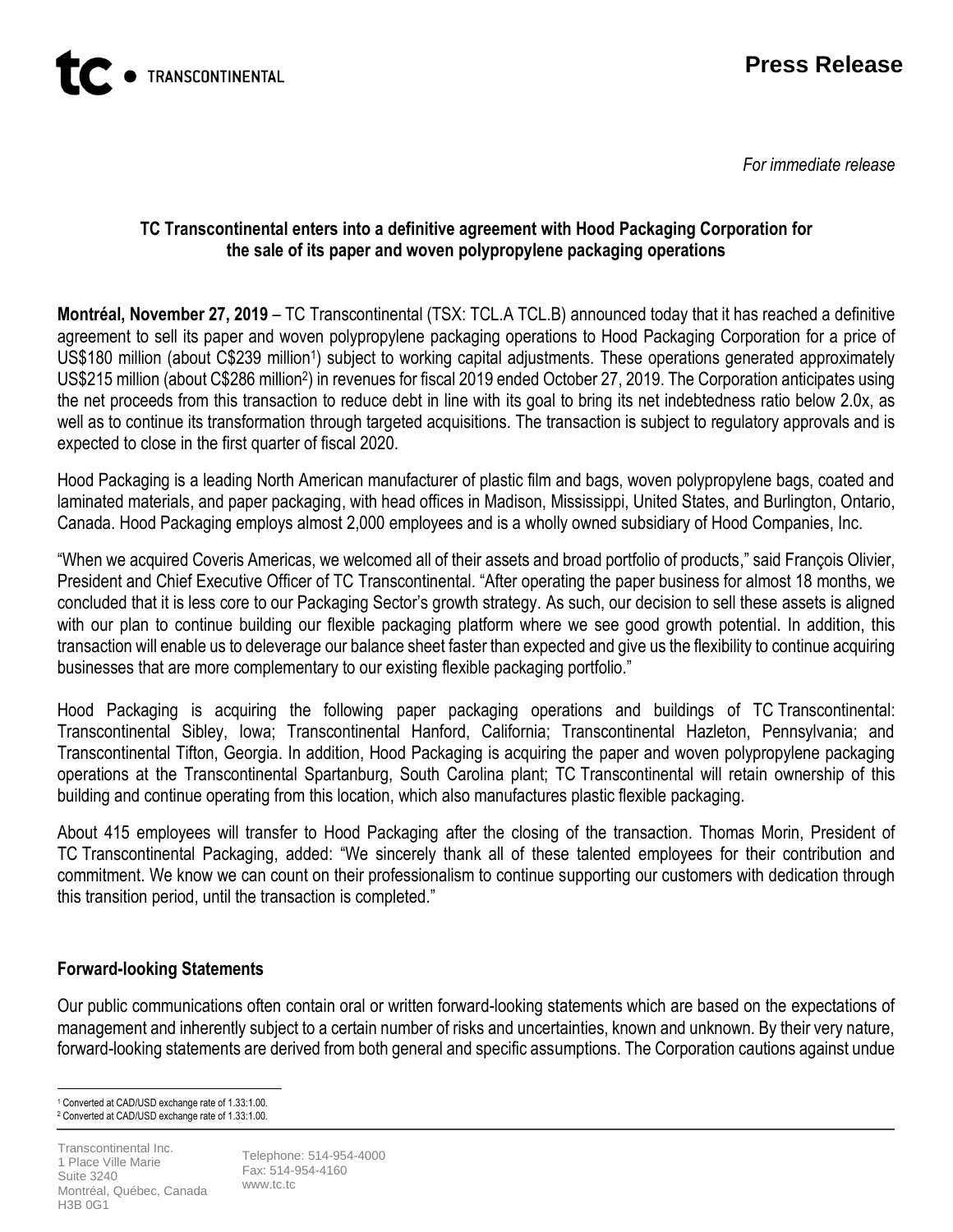reliance on such statements since actual results or events may differ materially from the expectations expressed or implied in them. Forward-looking statements may include observations concerning the Corporation's objectives, strategy, anticipated financial results and business outlook. The Corporation's future performance may also be affected by a number of factors, many of which are beyond the Corporation's will or control. These factors include, but are not limited to, the economic situation in the world, structural changes in the industries in which the Corporation operates, the exchange rate, availability of capital, raw materials costs, competition, the Corporation's capacity to generate organic growth in its Packaging Sector, the Corporation's capacity to engage in strategic transactions and effectively integrate acquisitions into its activities without affecting its growth and its profitability, while achieving the expected synergies, the political and social environment as well as regulatory and legislative changes, in particular with regard to the environment, sustainable development and the utilization of certain products, the impact of digital product adoption on the demand for its printed products, change in consumption habits or loss of a major customer, the safety of its packaging products used in the food industry, innovation of its offering, the protection of its intellectual property rights, concentration of its sales in certain segments, cybersecurity and data protection, recruiting and retaining qualified personnel in certain geographic areas and industry sectors, taxation, interest rate and indebtedness level. The main risks, uncertainties and factors that could influence actual results are described in the Management's Discussion and Analysis (MD&A) for the year ended October 28, 2018 and in the latest Annual Information Form.

Unless otherwise indicated by the Corporation, forward-looking statements do not take into account the potential impact of non-recurring or other unusual items, nor of disposals, business combinations, mergers or acquisitions which may be announced after the date of November 27, 2019.

The forward-looking statements in this press release are made pursuant to the "safe harbour" provisions of applicable Canadian securities legislation.

The forward-looking statements in this release are based on current expectations and information available as at November 27, 2019. Such forward-looking information may also be found in other documents filed with Canadian securities regulators or in other communications. The Corporation's management disclaims any intention or obligation to update or revise these statements unless otherwise required by the securities authorities.

## **About TC Transcontinental**

TC Transcontinental is a leader in flexible packaging in North America, and Canada's largest printer. The Corporation is also positioned as the leading Canadian French-language educational publishing group. For over 40 years, TC Transcontinental's mission has been to create products and services that allow businesses to attract, reach and retain their target customers.

Respect, teamwork, performance and innovation are the strong values held by the Corporation and its employees. TC Transcontinental's commitment to its stakeholders is to pursue its business activities in a responsible manner.

Transcontinental Inc. (TSX: TCL.A TCL.B), known as TC Transcontinental, has over 9,000 employees, the majority of which are based in Canada, the United States and Latin America. TC Transcontinental had revenues of more than C\$2.6 billion for the fiscal year ended October 28, 2018. For more information, visit TC Transcontinental's website at [www.tc.tc.](https://tctranscontinental.com/fr)